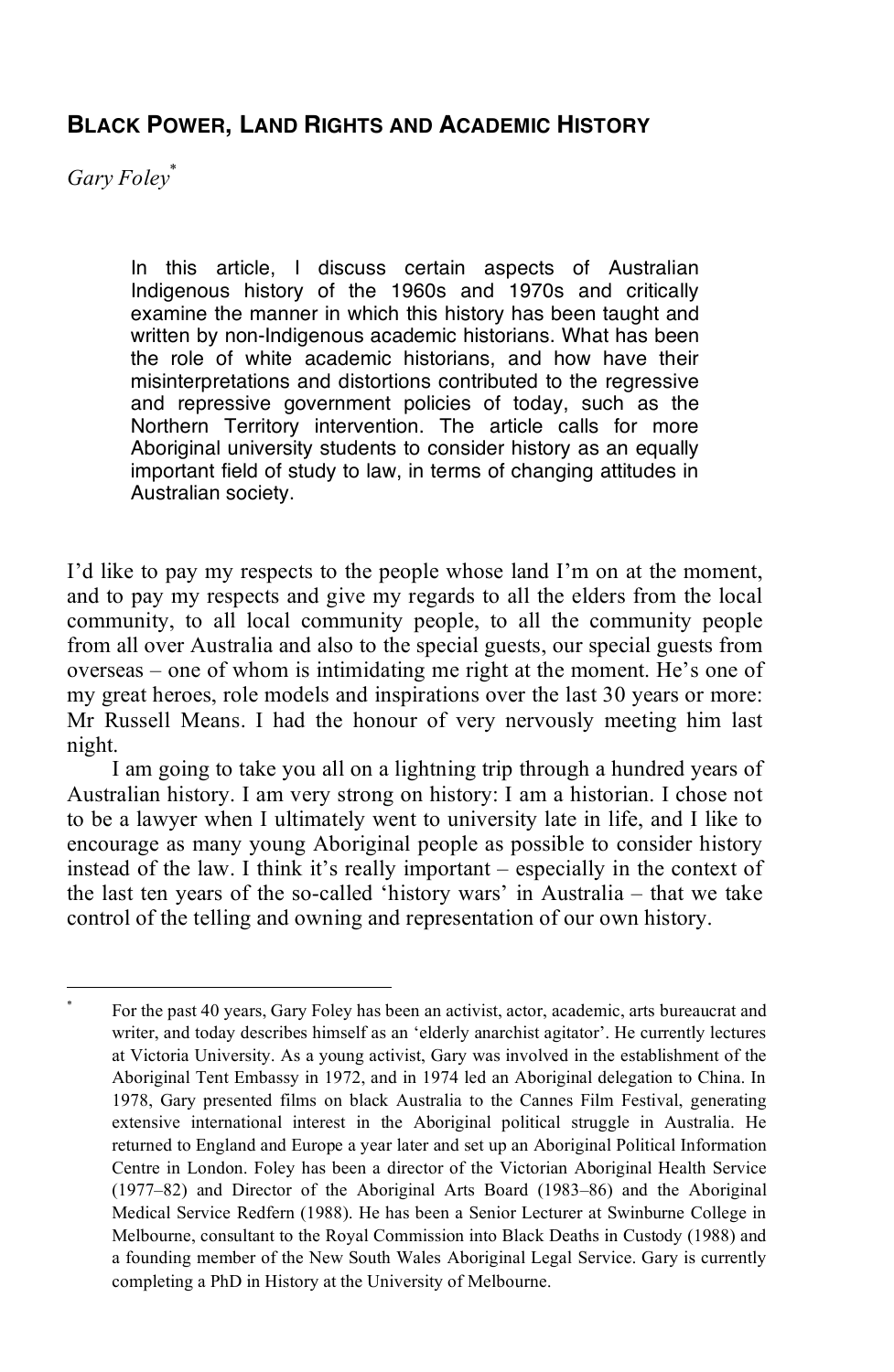Like I said, I'm going to take us on a lightning trip through a hundred years of history. I've called this talk 'Aspects of the Struggle', because I want to just go back over 100 years of the Aboriginal resistance in Australia. In doing so, I want to make the point that the leaders of the Aboriginal political resistance in Australia, ever since the beginning of the twentieth century, have been considerably more sophisticated in their adoption and adaptation of tactics and strategies from a whole range of situations from around the world than have been many of their counterpart white political leaders. This occurred in the late 1960s and early 1970s, at a particular moment in the history of the world when many things were changing – the decolonisation of Africa and the Pacific and other colonised nations around the world; the upsurge of activity amongst other Indigenous peoples in other parts of the world, especially the American Indians, and especially the Maori people from Aotearoa, 'The land of the wrong white crowd' …

My history talks always start with a map of the language groups or nations of Aboriginal Australia: this was the political landscape of Australia for about 13,000 or 14,000 years BC (Before Cook) and before the end of the last Ice Age. These are the nations of Australia.

That is what we've always got to remember: we are the first people of Australia. Yet for the first 190 years of written Australian history, Aboriginal people were excised, excluded and ignored. We might first consider the beginning of what is Australia as it is now known. This began with Federation in 1901. It's important we never forget that this country became a country – became Australia, a federation, a 'commonwealth', a nation – on the basis of race. The purpose of federation was to exclude all non-white peoples from this country, and to establish the land of Australia as an isolated outpost of white supremacy.

This can be seen in the form of the first Act of the first Australian parliament, the *Immigration Restriction Act* – better known as the notorious White Australia policy. The next Act created in the same moment in 1901 was the *Pacific Islander Labourers Act*, which was designed to get rid of those blackfellas who'd been bought in here mostly as slaves and indentured labour to create the Queensland sugar industry. They had to get rid of them.

The White Australia policy was designed to keep all other non-whites out. The Pacific Islanders were regarded as a potential blot on a future White Australia. But the Aboriginal people weren't considered a problem, because at that point in history it was believed we were all going to die out. We were regarded as an inferior race and now, having come into contact with the inherently superior civilisation of the British Empire, we would quietly succumb and all die out within a generation. Those that were left of us, the so-called 'part'-Aborigines, would die out or be bred out through assimilation – the policies of assimilation that dominated Australia. So it was believed.

Australian Aboriginal people had now become victims of white Australia's obsession with racial purity. Having been invaded, colonised, subjugated, enslaved and brutalised, Aboriginal people were now not only an inconvenient reminder of the brutal dispossession to which they had been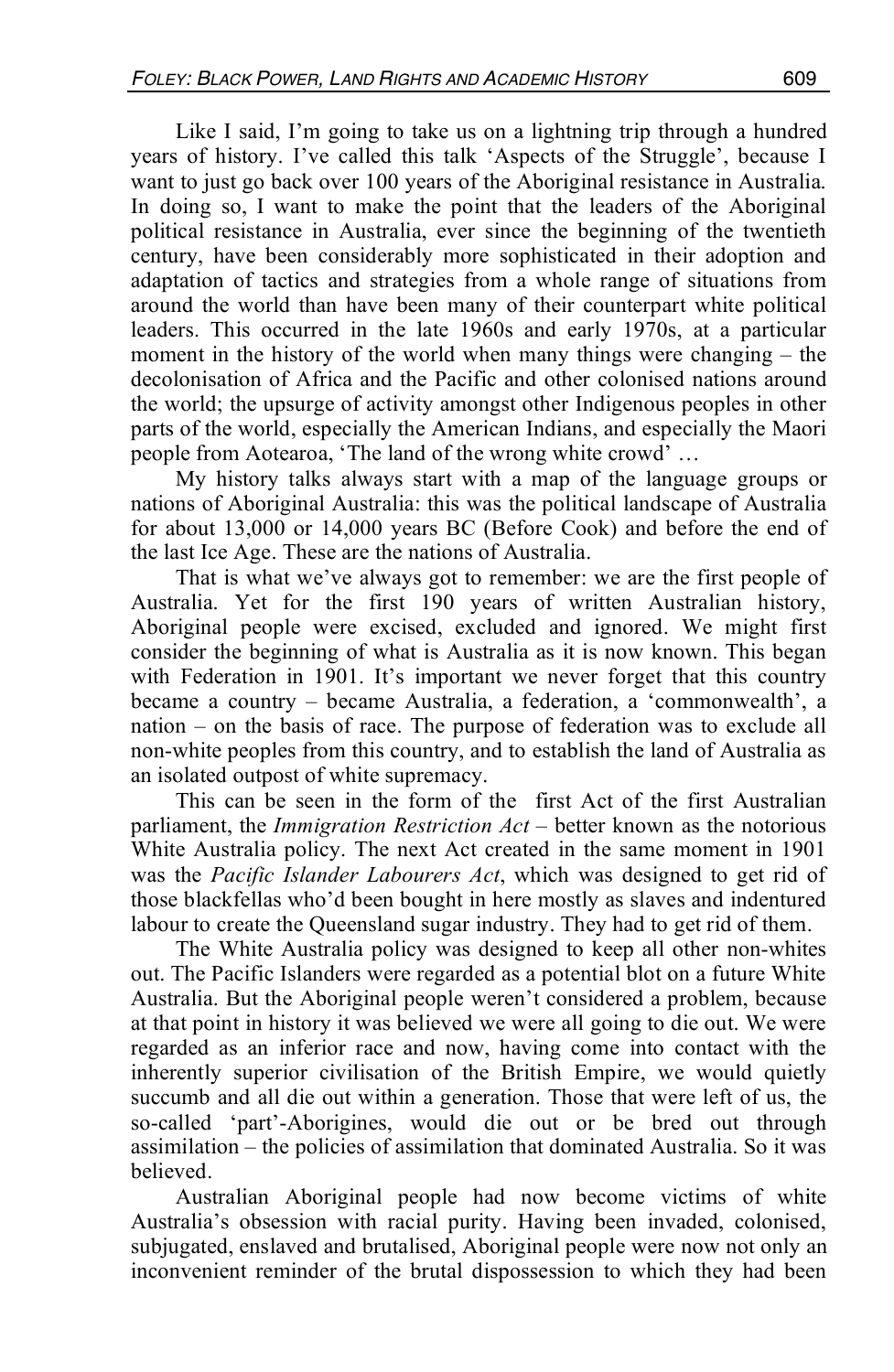subjected, but also an obstacle to ideas of a future pure white Australian nation.

In 1907, at the height of Australia's obsessive white supremist xenophobia in the early years after Federation, an extraordinary meeting occurred in Sydney. It involved Jack Johnson, who was the most famous black man on the planet and who was regarded as the best heavyweight boxer in the world, and thus the black man most hated and feared by believers in white supremist ideas. In 1908, he fought white boxer Tommy Burns to win the World Heavyweight title. This sporting event at the Sydney Stadium remained the biggest sporting event in Australian history until the 1956 Melbourne Olympics, and so shocking was the black man's win that film footage of the 1908 fight was banned in the United States for 35 years.

But what is less known is that Jack Johnson had visited Sydney twelve months before in 1907, and met two Aboriginal wharf labourers who were members of a waterfront organisation of African, West Indian and African-American sailors and dock workers called the Coloured Progressive Association*.* Those Aboriginal wharf labourers were Fred Maynard and Tom Lacey. They were inspired by the example of Jack Johnson as black role model who refused to be intimidated by the racism of that era.

Maynard and Lacey later went on to become members of Marcus Garvey's international Universal Negro Improvement Association (UNIA). Garvey had spread his ideas of black nationalism and economic independence around the globe by recruiting black sailors, and encouraged them to create branches of UNIA in all ports of the world where their ships docked. By 1920, there was a branch of Marcus Garvey's UNIA on the Sydney waterfront. Both Fred Maynard and Tom Lacey were members. They weren't so much interested in Garvey's ideas about going back to Africa, because we didn't come from there, but they were interested in ideas about self-determination and economic independence. They adopted and adapted these ideas to the Australian context, and in 1924 formed the first modern Aboriginal political organisation: the Australian Aborigines Progressive Association (AAPA).

Their organisation was an Aboriginal-only organisation. The AAPA stood for self-reliance, economic independence and race pride. That was an idea they adopted from Marcus Garvey: about self-esteem – the self-esteem of Aboriginal people and self-confidence which enables people to face great challenges.

In the 1930s, two new Aboriginal political organisations emerged. In 1936 in Melbourne, Cummeragunga refugees set up the Australian Aborigines League (AAL). William Cooper, Doug Nicholls, Bill Onus and Marj Tucker were among the founders of the AAL. The membership was open to all Aboriginal people, and the founders of the AAL had been well aware of previous work in the earlier part of the century by the AAPA.

At the same time in the 1930s in New South Wales, two men – the legendary Jack Patten and Bill Ferguson – established the Aborigines Progressive Association (APA), a follow-up organisation from the old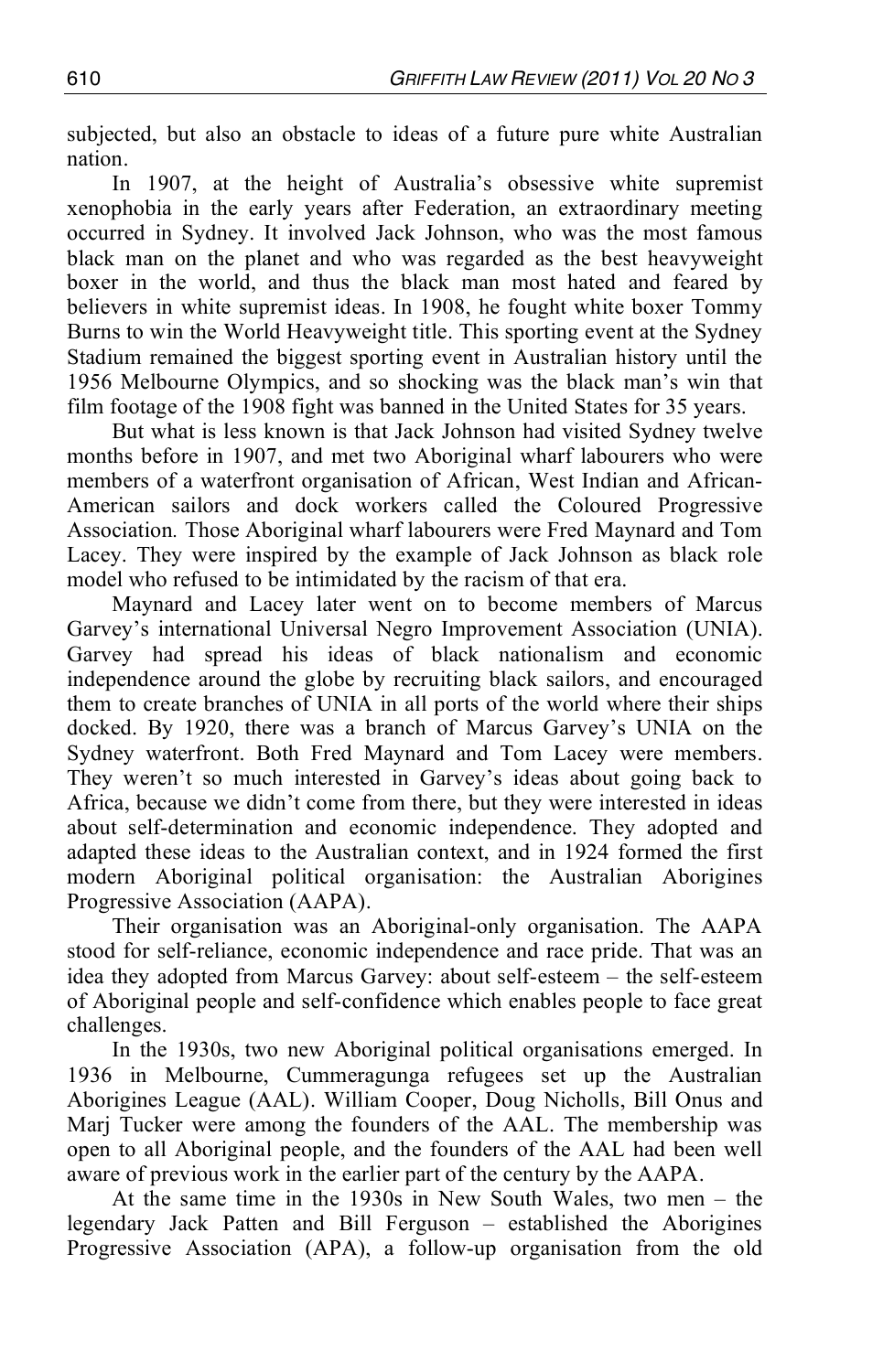AAPA, as can be seen from the name. Jack Patten had previous associations with Fred Maynard and Tom Lacey in the earlier organisation.

In 1938, these two organisations – the AAL and the APA – came together to form one of the first major internationally recognised Aboriginal protests: the 1938 Day of Mourning. This was the occasion of the 150th anniversary of the British occupation of Australia, and the two Aboriginal organisations held a demonstration in Sydney. The Day of Mourning demonstration was the first major successful attempt by an Aboriginal political movement to attract local and overseas attention. Australian embassies throughout the world were urged to produce public propaganda to counter the effects of this demonstration internationally.

Now I concede, folks, that this is a very East Coast-biased presentation. I will be making reference to some of the key points in other parts of Australia, but this is basically an attempt to try to present a sequence of just some of the more important and most significant events that occurred in the 100 years I'm talking about. There are many more important moments and instances of Aboriginal resistance over that 100 years in numerous places across Australia. Today I am merely talking about a few events that were part of that broader resistance.

Another significant moment between 1939 and 1960 is the 1946 Pilbara strike. This is a defining moment, and a really important event in black history. There are some who say that the Pilbara strike in many ways created the inspiration and led into the later move by the Gurindji in the mid-1960s to do their famous action.

Five years later in 1951, there was an Aboriginal workers' strike in Darwin – again, a very significant moment. Also in 1951, ASIO, the Australian Security and Intelligence Organisation (as distinct from our ASIO, the Aboriginal Security and Intelligence Organisation) began its surveillance of Aboriginal activists, including Faith Bandler and Ray Peckham. Ray Peckham went on to become the Aboriginal activist with the biggest ASIO file, while over the next quarter of a century the Australian government security agencies maintain a close interest in Aboriginal political activities.

In 1958 the Federal Council for Aboriginal Advancement (FCAA) was set up in Adelaide. Later on, in the early 1960s, its name was changed to the Federal Council for the Advancement of Aborigines and Torres Strait Islanders (FCAATSI).

The next significant moment that I want to talk about is the 1965 Freedom Ride. Here was an example of an Aboriginal person, Charlie Perkins, who was a student at Sydney University at the time, adopting and adapting a tactic and a strategy from the American Civil Rights Movement. We were very conscious in the late 1950s and early 1960s of what was going on in the African American Civil Rights Movement in America, and Charlie Perkins and his fellow Freedom Riders adopted and adapted the idea, which became one of the most successful and a strategically extraordinarily important moments in the history that I'm talking about.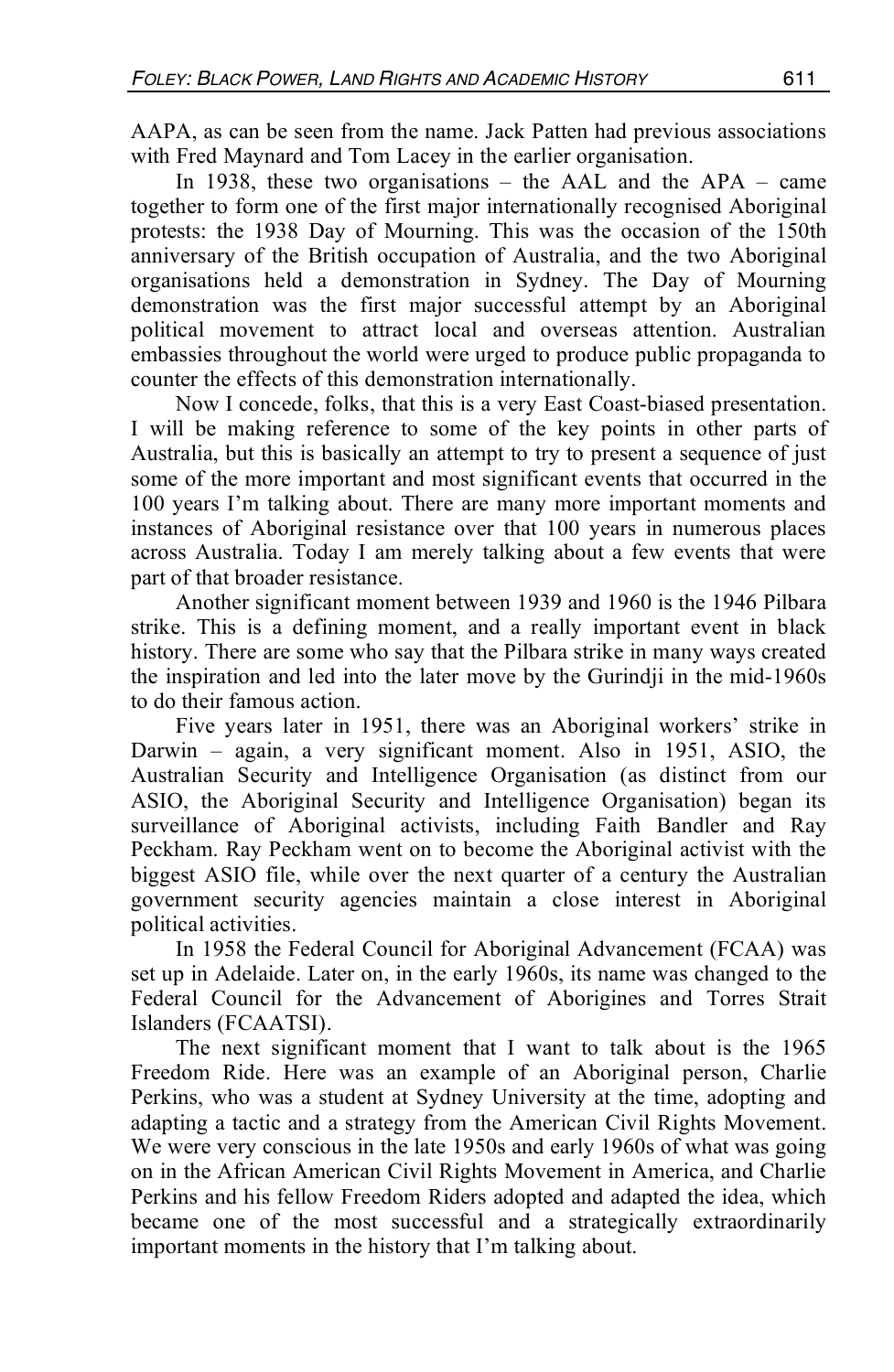The wheels go round on the Boggabilla bus, folks. This on the map is the route that they took. The important thing is that the freedom ride went into each of these country towns, in some of the most racist, red-necked areas of north-western New South Wales. There was a generation, my generation – we were all about 15, 16 years old – and in Walgett, in Moree, in Kempsey and Barrawul and in Nambucca where I was living, this was the first time many of us of our generation had ever seen an Aboriginal man stand up to the local white, red-necked bigots and be able to walk away alive or relatively undamaged. That doesn't mean to say that the Freedom Riders weren't threatened with this (their bus was driven off the road and all sorts of crazy things happened to them), but it was an enormous influence on my generation; we were inspired by that moment. The Freedom Riders were young, white middle-class Sydney University students, some of whom went on to become very eminent people in New South Wales society. The man with his head above the rest of them in the photo is today the Chief Justice of New South Wales.

So the Freedom Ride was a success in a range of ways. But the most important thing, as I said, is that it had a powerful effect on my generation, the young generation. We were the first generation in New South Wales who were given a little tiny opportunity at education. But most of us (I discovered in later years) who got that little bit of opportunity had it cut short when we started to show how smart we were.

I got thrown out of high school when I was fifteen, and many of the young Aboriginal people I met in Sydney had similar experiences in the country schools we had all attended. But, like they say folks, a little education is a dangerous thing. As indeed it was with us, because not long after getting thrown out of high school and not long after those young kids like Lyall Munro and Billy Craigie and others up in Moree who'd busted and desegregated the local swimming pool up there – we all landed in Sydney. When we were about sixteen, most of us headed for Sydney.

In 1966, the legendary Gurindji walk-off occurred. Vincent Lingiari is in my mind one of the greatest of all Aboriginal leaders of the twentieth century. What he and his little band of people did and inspired and achieved is really extraordinary. They are justifiably called the fathers and mothers of the modern-day Aboriginal Land Rights Movement.

In 1967, we saw the historic referendum. It was the first federal referendum in Australian history since Federation where the Australian people had voted 'yes' to any question. Australian voters, in their weird way, are very conservative and they never vote 'yes' in federal referendums. More than 90 per cent voted 'yes' in the historic 1967 referendum. One would think that such an overwhelming expression on the part of mainstream Australia should have been taken much more seriously by the Australian political and bureaucratic leaders.

The problem with this referendum, despite its historical significance, is that it didn't appear to be taken very seriously at all, and little seemed to change for black Australians. As a result, nothing really happened in the areas where I was in New South Wales. This led to a radicalisation of the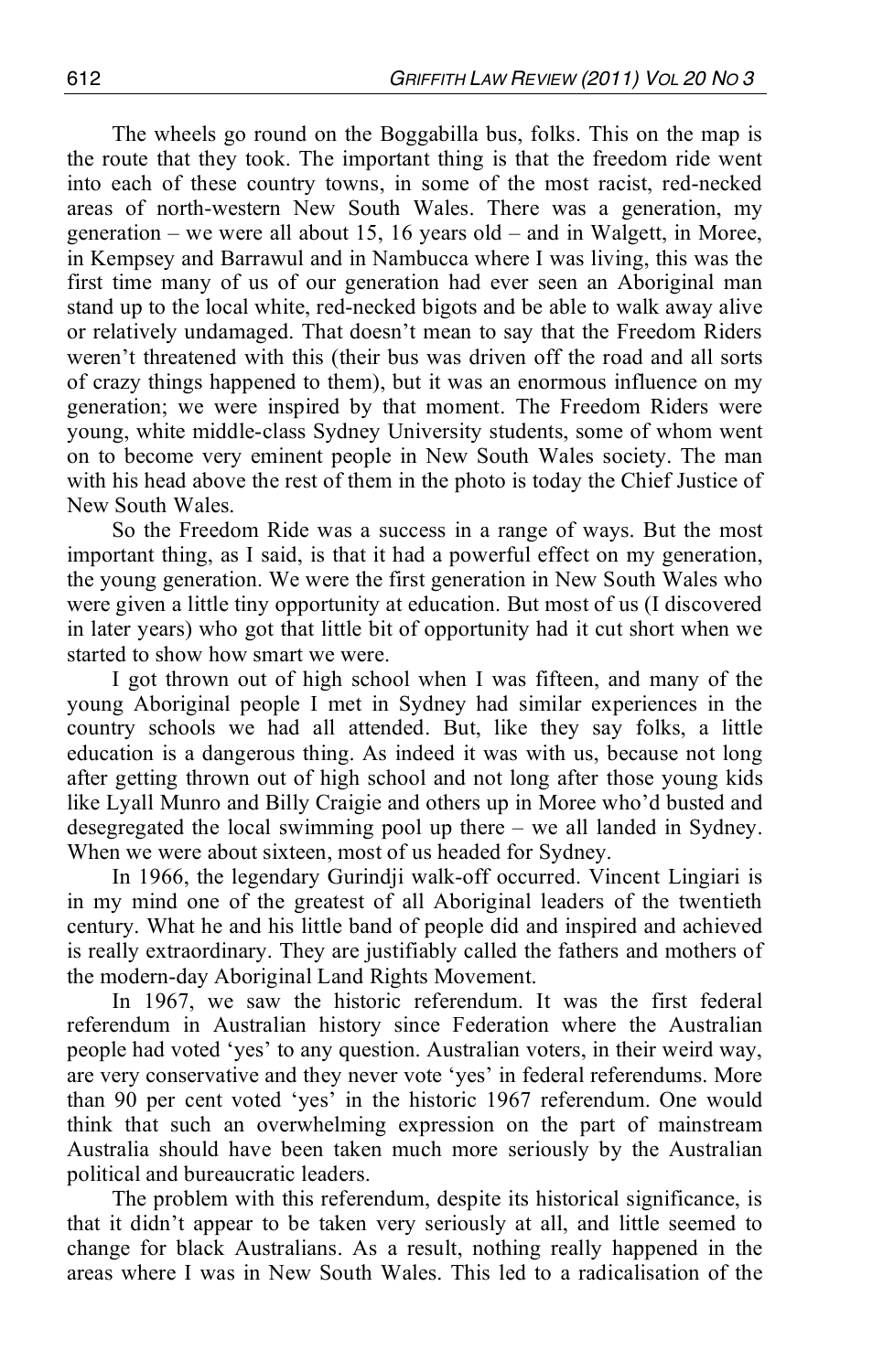young generation, who had been politicised by seeing Charlie Perkins' Freedom Ride. My generation, in seeing the referendum fail, believed that the tactics and strategies of the older generation were now discredited. It wasn't really the older generation's fault, but we believed that their tactics had failed, so we sought other ways.

Part of this was a thing called the Australian Black Power Movement. That was born in Melbourne in 1969, when this man, Roosevelt Brown – a Caribbean academic – came. All he did was give a press conference at the Aborigines Advancement League in Melbourne, but Australian media distorted his message about black empowerment. AAL official Bruce McInnes managed to manipulate some of that negative publicity into a focus on the situation of Aboriginal Australians.

Around the same time in an inner-city suburb in Sydney, a group called the Black Caucus – variously known as the Black Caucus, the Black Power group (all sorts of names have existed for it over the years) – began supporting the campaign for the Gurindji. This group of young people, led by people such as Paul Coe, Sol Blair, Gary Williams, and a big mob of Redfern younger people, came together and started to become politically active.

This was accelerated by the fact that the Aboriginal population of Sydney had grown to around 30,000 people, which made it the biggest Aboriginal community in Australia, and was a big black ghetto in the heart of a big white Sydney. Because don't forget: the White Australia policy was still very much alive at that time, and Sydney was a very big white city. A big black community in the middle of that white city made the whitefellas nervous, so we decided to exploit some of that nervousness.

The Black Power Movement had its origins in the Perkins Freedom Ride. We'd also read and heard about the American Indian takeover of Alcatraz, which my brother Russell Means here was part of. That was a significant inspiration for group of young blackfellas half a world away in Redfern.

Further down the track when we were thinking about what we might do to react to Prime Minister McMahon's infamous statement on land rights in 1972, it was suggested that we do something along the lines of the American Indian takeover at Alcatraz. We thought of what was sitting in the middle of Sydney Harbour: Fort Denison – the perfect, perfect place for such a copycat protest. Our mentor Chicka Dixon was keen on us doing that. I'm not quite sure why we eventually dropped off that idea. Perhaps it might have had something to do with all of us having to get in a rowboat and row across shark-infested Sydney Harbour in the middle of the night.

Meanwhile, the emergence of the Black Power movement in Sydney had been in part stimulated by contact between Redfern activists and black soldiers from the Vietnam War, who were coming to Sydney on R&R and coming into the Aboriginal community in Redfern. These Afro-American soldiers were bringing with them African American political literature, which was of interest to us and which could not otherwise be obtained in Australia.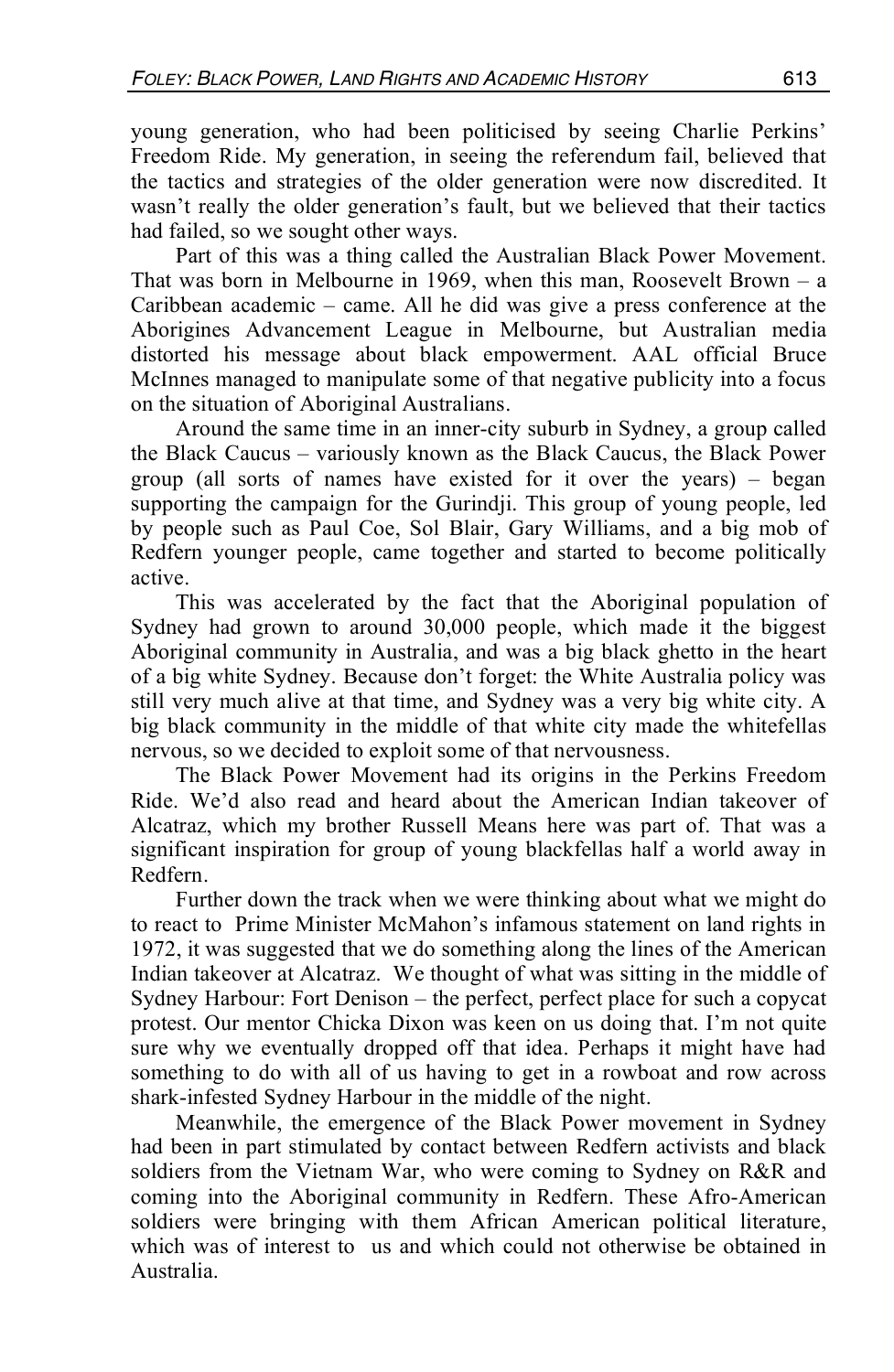The problem with American Indian information and literature – political literature – at that time is that we couldn't get it in Australia. In fact, there were only two ways one could get books on African American political literature. They were either brought into our community by African American soldiers from the Vietnam War, or there was a little bookshop in Sydney called the Third World Bookshop, where we used to go and steal them, until the proprietor saw the logic in simply giving the books to us. The African American political literature included writings by Malcolm X, James Baldwin, Bobby Searle, Angela Davis and others.

I read the *Autobiography of Malcolm X* when I was seventeen years old, and it grabbed me. I knew what he was talking about; it didn't matter that it was a completely different people with a different history and in a completely different country. What Malcolm X was talking about in terms of the question of racial oppression struck a chord with us, where we could see the reality of black oppression in Redfern around us at the time. The Redfern ghetto seemed to us to be no different to some of the black ghettos that we were reading about in America. We saw a whole range of parallels, and we drew upon those parallels.

Others who inspired us included a diverse range of anti-imperialists like Franz Fanon, Vine Deloria Jr, Che Guevara and Fidel Castro. And we loved Ho Chi Minh, for the simple reason that, as well as being one of the great political strategists in history at that time, he was giving the Yanks a good kicking in Vietnam. And in the end he gave them the best kicking of the lot – all the way right out of Vietnam.

One of the leaders of the Redfern Black Caucus was Paul Coe, and in Queensland the legendary Dennis Walker took it a step further – the rage, the paranoia and fear in white Australia, that is – and created the Black Panther Party of Australia.

Also around about that time the young Black Power activists came under intense surveillance by ASIO. These photos I am showing now are actually some genuine ASIO surveillance photographs taken of myself and Dennis Walker behaving suspiciously in the vicinity of the Australian Communist Party headquarters back in 1971.

To all you people in the audience, if you believe that you've got an ASIO file, some of you older mob, go and check it out. After 30 years all Australian government documents go to the Archives, including ASIO files. If you think you had an ASIO file 30 years ago, it would be in the National Archives now. Most people who these days reckon they would have had an ASIO file go to the National Archives only to discover that they don't. But those who were part of the Black Power movement certainly do because ASIO kept a close eye on us.

The year 1971 was significant because there was a tour of the South African Rugby team. They were seen as ambassadors for Apartheid at this point in history, and all of these white Australian 'anti-racists' – about 10,000 of them – went out on the streets, saying they were demonstrating against the Springbok tour. At one of their demos, Paul Coe jumped up and commandeered the microphone and he challenged the crowd. He said: 'How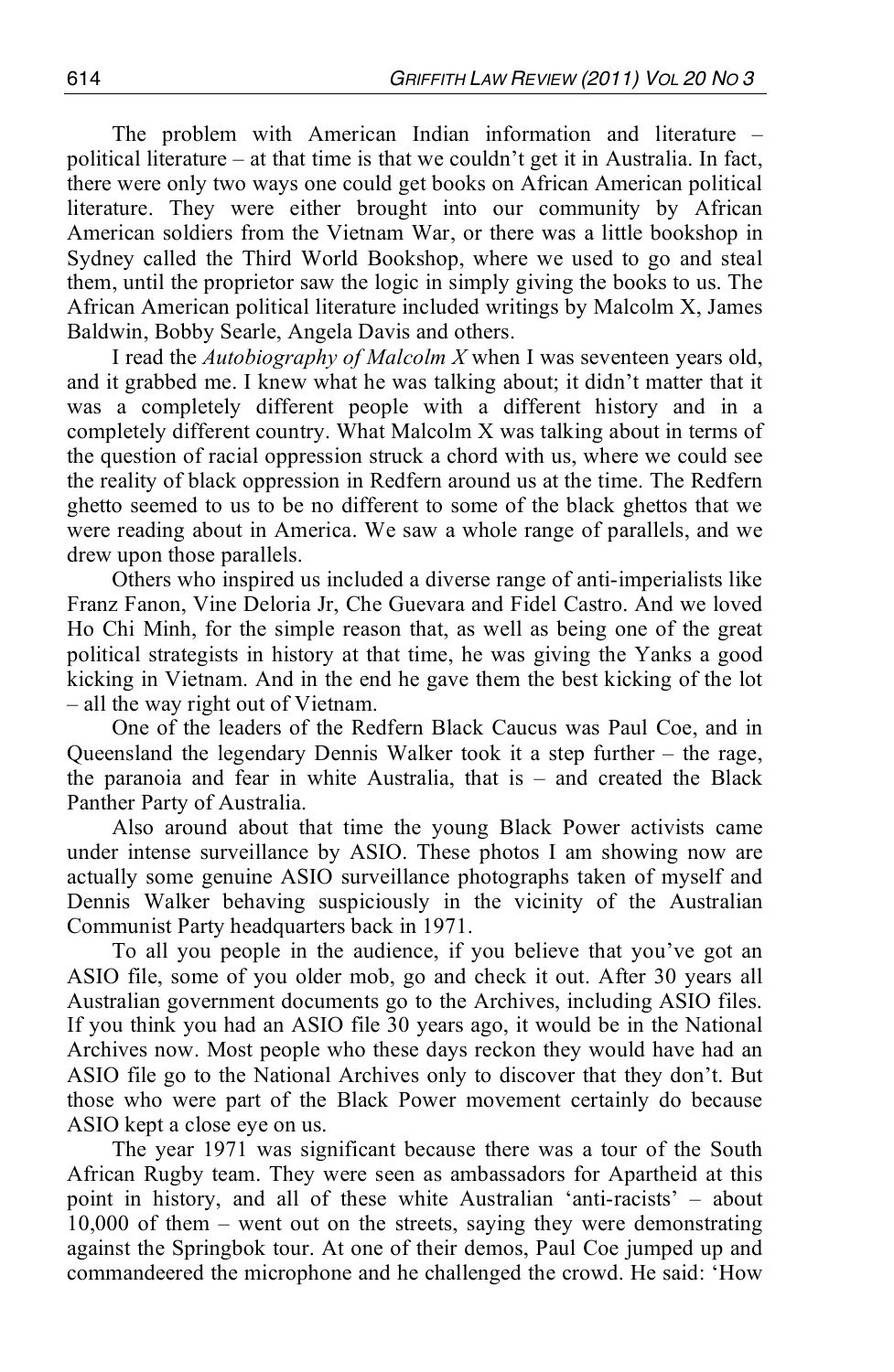is it that you people can turn out in these numbers protesting about racism half-way round the world? What about in your own backyard – have you ever considered the possibility that you might be part of the oppressive unit?' And he challenged them saying: 'If you don't get out in the same sort of numbers in support of us and our land rights demonstrations, then you know you will be regarded as hypocrites.'

Now these white Australians could have easily said, 'Oh go and get stuffed, Coe' and taken no notice of him. Instead, to their credit, they accepted the challenge that Coe had thrown at them. So they started turning up at our demos in support of land rights.

Throughout 1971, these growing numbers in the Aboriginal political demonstrations started to make the Australian prime minister nervous, and he thereby felt compelled to make a statement about Aboriginal land rights. Unfortunately for him, the day he chose to make that statement, of all the days he could have chosen – if you're the prime minister of Australia in 1972 and you're going to make a statement to Aboriginal people that essentially says, 'go to hell you get nothing from us' – then it's not good politics to make that statement on 26 January. It is the most sensitive and contested date in the Australian calendar – the day Aboriginal people know as Invasion Day, the day white Australians call Australia Day.

Nevertheless, Prime Minister McMahon duly made the major policy statement on that day. The statement in effect that the government would never grant land rights to Aboriginal people, and the Black Power movement considered both the statement and the day chosen to deliver it particularly provocative. In response, that night four young men went down to Canberra to set up a protest on the lawns of Parliament House. In theory, we believed they were going to get arrested that night. We said: 'The coppers will come and pinch you, sleep it out in the cells that night and we'll bail you out tomorrow.'

Except that things didn't go as expected when they got to Canberra and set up the protest on the lawns of Parliament House. The police arrived, and because these boys were from Redfern, as soon as they saw a uniform it was a natural reflex action to argue with them, so the boys are going 'arrgh', and the copper says: 'Boys, boys listen to what I'm saying.' And the cop said to them: 'Well there's no law against camping on the lawns of Parliament House. As long as you've only got eleven tents. You put twelve tents here we can move you; we can deem you a camping area and move you. You've got eleven tents, there's nothing we can do.'

The copper got in his car and went away. The boys had accidentally found a loophole in Canberra law: it was perfectly legal to camp on the lawns of Parliament House. So within a couple of days, they set up a flash new tent as the office, and in no time at all, the Aboriginal Tent Embassy became the newest tourist attraction in Canberra. And remember, this was just a couple of years after the 1967 referendum and there was an enormous amount of support and goodwill out there in white Australia for us at that moment in history. We got even more support as we made the government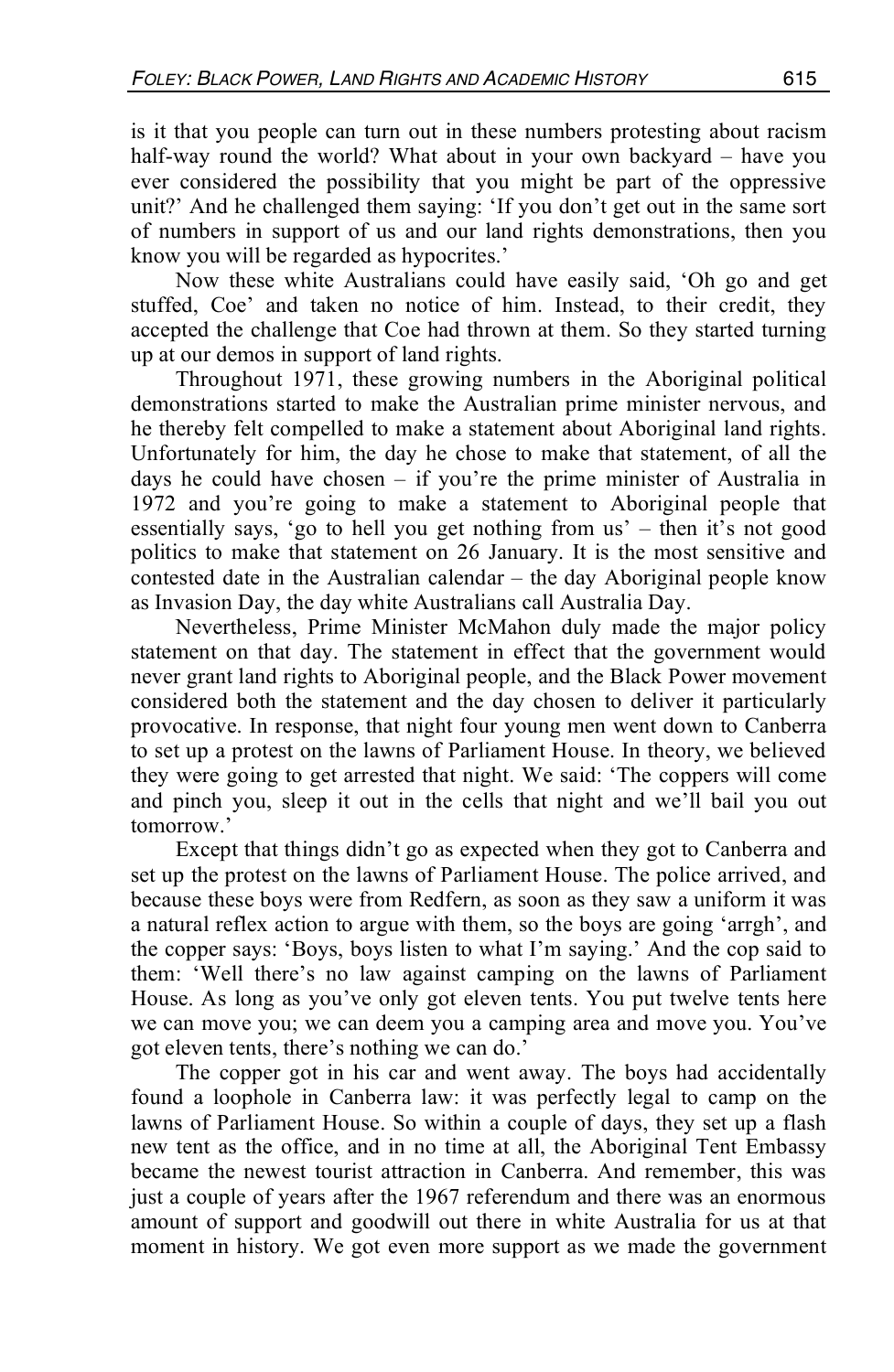look like fools, because there was nothing that the prime minister could do. And so for six months, that embassy was on the lawn.

Then Gough Whitlam, the then leader of the Labor opposition in Canberra, visited the Embassy and he got up to make a big-noting speech, and said: 'My party will give this to Aboriginal people.' But in the middle of his speech, Paul Coe jumped up and challenged Whitlam. Coe said: 'Well hang on a sec, Mr Whitlam. Isn't your party the ALP? Isn't your policy the same as the Liberal Country Party? Isn't your party's policy assimilation? Assimilation equals genocide. You know, don't come here and bullshit us Mr Whitlam.' Amazingly, Whitlam accepted Coe's challenge and went away and changed the ALP policy.

Suddenly the ALP policy became land rights for Aboriginal people. Now this is the big moment at the Aboriginal Tent Embassy; this is the extraordinary thing that it had achieved: it forced a change in the national agenda. When it did that, naturally the prime minister was really starting to get cheesed off, and so he decided 'I've got to do something about these buggers on the lawn'. So he introduced a new law making it illegal to camp on the lawns of Parliament House. Sure enough, on 20 July when that law became power, he sent the troops in and busted us.

But two days later, 2000 Aboriginal people came back to the lawns of Parliament House, set up the embassy again and defied the police to take it down. Eighteen people were arrested this time. A week later, we came back and put it up again, but this time we realised we'd gained the moral high ground and we let the coppers symbolically take the tent off our heads and we declared a moral victory, which in fact it was. The Aboriginal embassy in 1972 put Aboriginal issues on to the national political agenda, where they remain to this day.

I'm sorry for my American Indian brothers and sisters, but I have to point out that it's a long time since American Indian issues have been on the front pages, on a regular basis, of American newspapers. Americans have managed to choose to ignore or rewrite your history in the same way they've rewritten ours, but Aboriginal issues were put on the national agenda in 1972 by the Aboriginal Embassy and they remain there to this day.

The Aboriginal Embassy helped bring an end to 23 years of conservative governments. Six months after the McMahon government sent the police against the Aboriginal Embassy, Gough Whitlam was elected prime minister. Aboriginal affairs became a major issue. Unfortunately, we were to learn a lesson we should have already known: that politicians speak with forked tongues.

Whitlam had announced both at the Aboriginal Embassy and during his 1972 election campaign that his government would 'grant Aborigines land rights'. Now that he was prime minister, we suddenly realised that he didn't mean that *all* Aborigines would get land rights. He apparently meant only the Aborigines in the Northern Territory, because technically they're the only ones that the Commonwealth government has jurisdiction over, and the rest of the Aboriginal people are under the states' jurisdiction and would have to wait.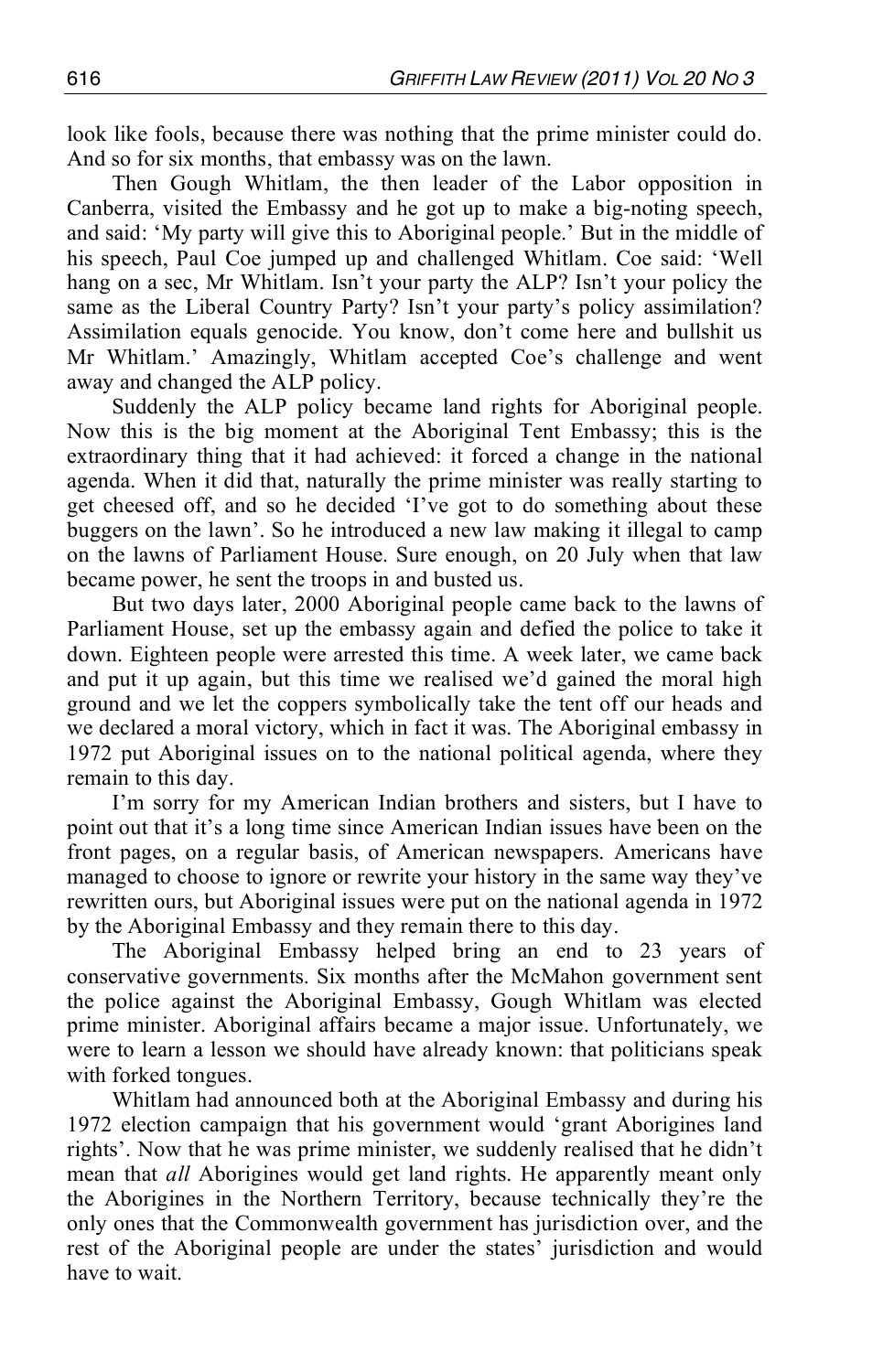So Gough drafted the *Northern Territory Land Rights Act*, but didn't even get a chance to pass the Bill because in 1975 the CIA knocked him off in its Australian coup, probably in part due to many of the CIA stooges that are in the Labor Party to this day.

So when Gough Whitlam gets thrown out, Malcolm Fraser comes in as the new prime minister. Malcolm Fraser's term was largely forgettable except for the fact that he passed the *Northern Territory Aboriginal Land Rights Act* in 1976. Under the *Territory Land Rights Act*, technically the Aboriginal people could claim freehold title. And that is what we were talking about in those days: freehold title, ownership of land.

So Malcolm Fraser comes and goes. We ran brilliant demonstrations at the Brisbane Commonwealth Games in 1982, put pressure on him. Then in 1983 Mr Bob Hawke – the 'dodgy bodgy', as they called him – becomes the prime minister of Australia.

Bob Hawke, upon becoming prime minister, declared on the public record extensively that: 'My government will deliver national uniform land rights legislation to Aboriginal people.' And somebody said: 'Well, what about if the states object?' Hawke replied: 'If the states object, the Commonwealth will introduce legislation that overrides the states. We are determined to give Aboriginal people land rights all over Australia, freehold title.'

Well that was a pretty significant moment in Australian history. Except that it didn't last long. Within a couple of months, Hawke started backing off and dodging and ducking and weaving, you know. Then one of the more notorious people in Australian history, the then premier of Western Australia and president of the Australian Labour Party – a man by the name of Brian Burke (the same man who I think since has been gaoled twice for corruption, and he's still to this day interfering in politics in Western Australia) summoned Bob Hawke to Perth. He said to Bob Hawke: 'Listen, Bob, you can't give all of this land to them black bastards, it will upset my mates in the mining industry, and my mates are your mates because they fund the Party.' So Bob Hawke flew back to the eastern states and declared in a flurry of doublespeak that National Uniform Land Rights legislation was off the agenda for the ALP. End of land rights, folks.

That's pretty much what happened, folks. Now, when the Labor Party left power in 1993, what did we have? Bob Hawke came to power saying 'national uniform land rights legislation'. What did we have when they left government? We had native title folks, yippee! Native title! Oh marvellous, folks, you know that's really done us a lot of good hasn't it?

And so sorry, sorry folks … that's all there is to it. I've managed to get through 100 years of history in 40 minutes, and I'm hoping by doing this that I'm setting the stage, reminding all the legal people of the importance of history in all this. It's important to know the battles we've been through, learn from the tactics and strategies we've employed, learn from others in the tactics and strategies they've employed. In the same way, there are people in our midst who are of the ilk that in the Indian community in America, Russell Means calls 'vichy' Indians. Out here I call them 'quisling'